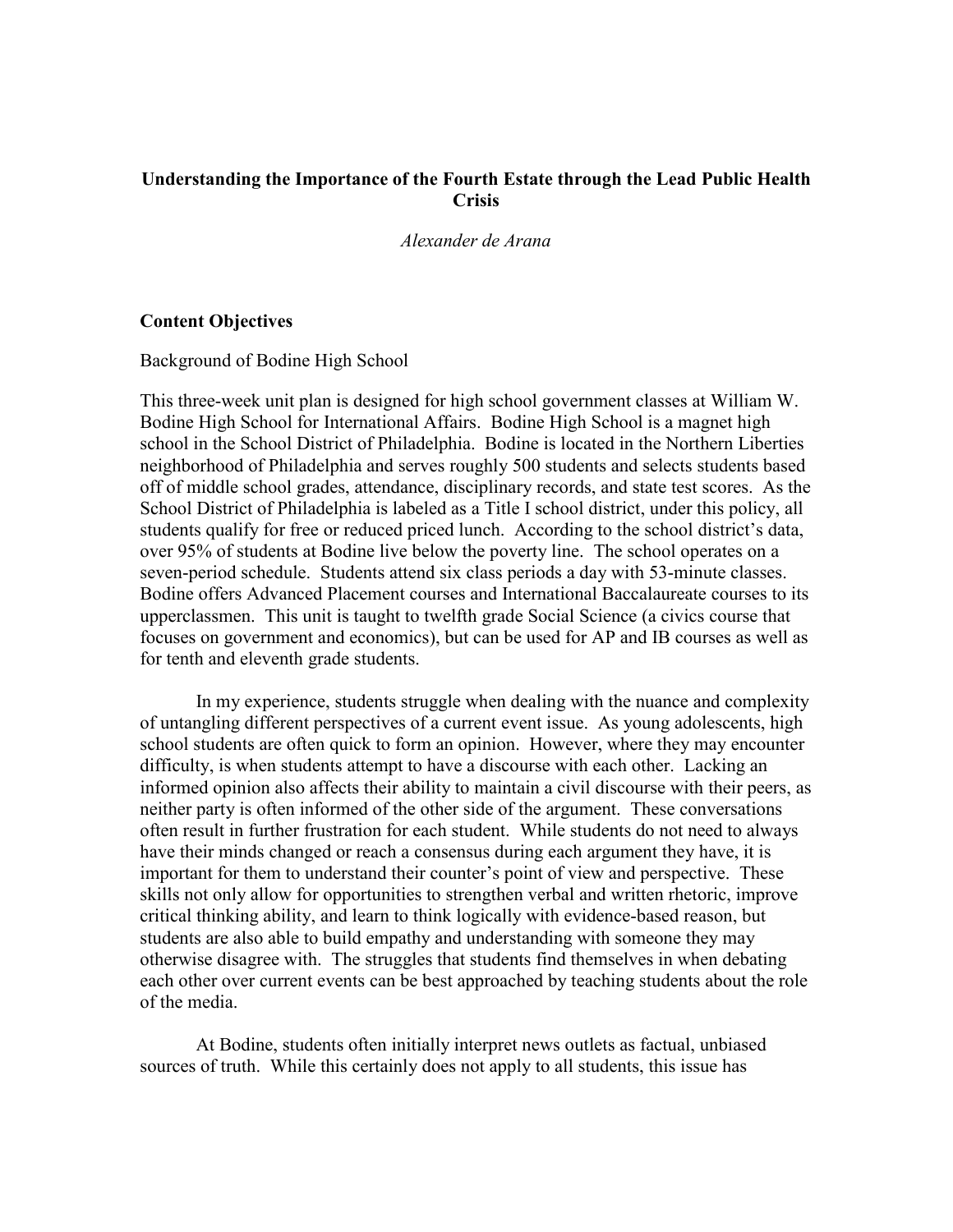presented itself with frequency. Students initially have a hard time with recognizing credible and reliable news sources. Since almost all students have a smart phone, they rely on social media applications for their news rather than nationally and locally recognized news outlets. They then struggle with untangling each news network's bias. These two issues manifest themselves as students fail to see the importance of the role the media plays in democratic and republican forms of government.

The students in my classroom generally can make sense of why governments and the media exists – as instruments to organize the masses and as a watchdog for tyrannical forms of government, respectively. I believe this is one entry point into the conversation of this unit plan. While students are able to identify the purpose of the rule of law, the role of government, and the media play in society, I wish to push students further into thinking about which groups of people hold power in governments and in the media, how they come to use power, how their ideologies are used to influence societal beliefs and practices, and perhaps most importantly, where their power is derived from.

In my Social Science class, students learn about the origins of contemporary forms of government. In Social Science, students learn about monarchical governments by studying the political philosophical foundations of government. Students are very quick to point out that the more democratic a system of government is, the fairer it is. However, their concept of fair is largely influenced by today's context where they have benefited from the public education system, healthcare programs, and public transportation infrastructure. While students seem very aware of the benefits of a democratic and republican form of government, they often fail to see the historical struggle that brought nations that rely on these forms of government to their contemporary states. Most crucially for the purposes of this unit, students fail to see what influence the media has in democratic and republican forms of government. The media and the circulation of news to the masses has historically made democracies more transparent and government leaders more accountable. Conversely, governments have also manipulated the media in order to promote their own agenda. Students must learn to debate the philosophical questions that I aim to surface during this unit in order to see the tension that existed and currently exists in the United States today between which groups of people wield power and which rights and services are distributed to members of a democratic society.

Students will engage with various philosophical ideas while also reading primary and secondary sources from the local news outlets and various levels of local, state, and federal governments. In order to ground these complex ideas of political ideology, ethics, and government, students will learn about the role of the media and the origin of the "fourth estate." One benefit of learning about the role of the media is that it allows for this unit's content to be easily transferrable to the legislative branch unit in local, state, and federal governments. Moreover, learning about the issues of lead and health will provide students with a concrete issue and framework as opposed to various theoretical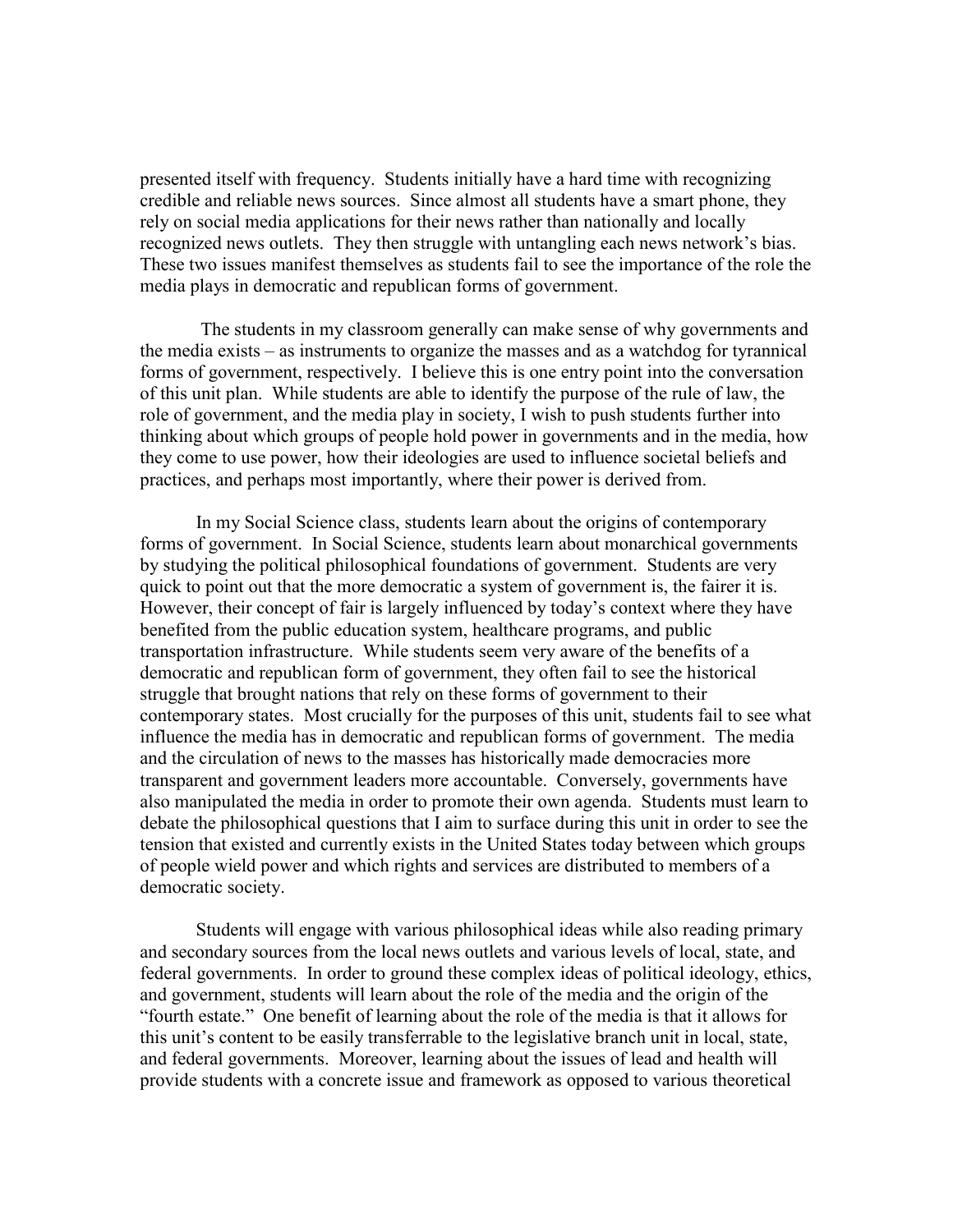ideas that may be difficult for them to grasp. This will allow students to apply the relationship constituents, the media, and congressional lawmakers have with each other. Through these readings, students will be pressed to determine which people, groups, or institutions hold power, which people claim to hold truth, and how these entities provide suggestions and/or solutions as to how society should behave, be organized, and act based on political, ethical, and governmental values that are rooted in philosophy and history.

The Historical Development of the "Fourth Estate"

In modern views, governments are seen as being responsible for protecting traditional liberal values in society. In today's world, people are born with the right to life, liberty, property, and a variety of other freedoms that previously went ungranted by the State. The monarchy and the clergy held historical rule over those that lived within the borders of the State. These two categories within the State represented the first estate and second estate, respectively. This classification system of societies in European histories, geographies, and cultures allowed for those belonging to the clergy and nobility to exercise rule (whether political, religious, cultural, etc.) over the masses. At the time, this was due to the governmental belief that the State's primary responsibility was to ensure the safety and protection of its subjects. Because of this framework, philosophers argued that in a world where the State was nonexistent, humans would be in a constant state of violence. This was according to English philosopher Thomas Hobbes. Hobbes, living during a time in which there was civil war, violence, and chaos in England, believed that humans negotiated a social contract with the State. It was therefore the State's priority to ensure that humans would not return to their innate state of nature, as previously described. Rather, they could live in a world that allows them to be protected. Of course, today, democracies and republics run against this philosophical method of thinking.

With the emergence of Enlightenment values in the American Revolution and the French Revolution, political philosophers such as Emmanuel Joseph Sieyès criticized governments for not granting and protecting a new view of mankind's nature: a world in which humans had unalienable rights. John Locke, an English humanist and a doctor, believed that it was not only the State's role to ensure humans protection of their life, but it was also the role of the State to ensure the right to certain unalienable liberties and their property. With this philosophical school of thought, revolutions occurred throughout the western world beginning in the thirteen colonies against King George II's Great Britain and in France against King Louis XVI and the French nobility. In these revolutions, the masses, now referred to as the third estate by Sieyès, overthrew the nobility and the clergy, because they were no longer protecting what humans now believed to be their unalienable rights. However, today, as democracies and republics began to grow popular as forms of government throughout the western world, individuals gave rise to a fourth estate: the media.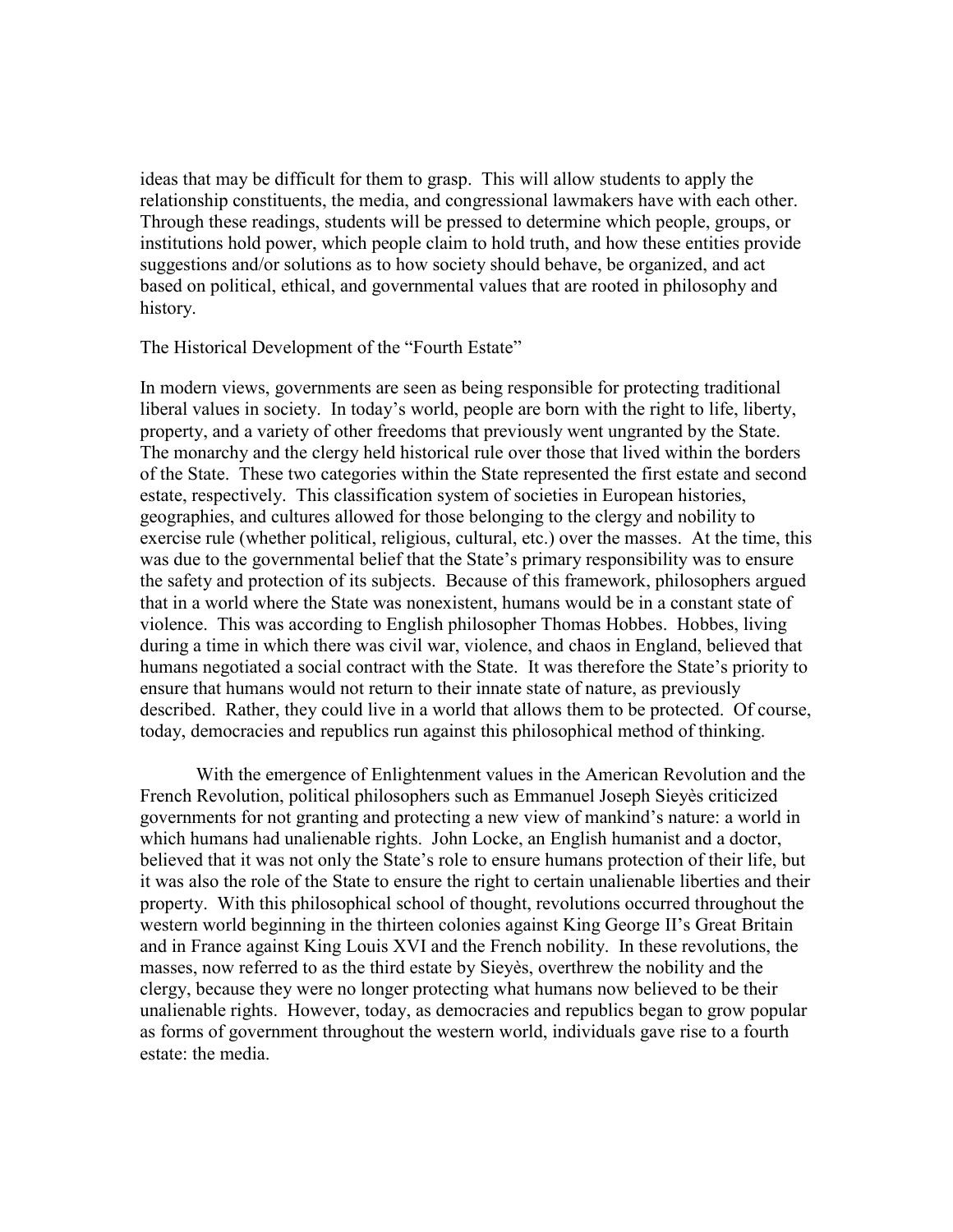The term "fourth estate" is often attributed to Edmund Burke. The term originated in the late eighteenth century when innovations such as the printing press and places of gathering like coffee shops and taverns became popular during the Age of Enlightenment. As printing presses began to print the news, people would assemble in public places to discuss philosophy, politics, religion, and more. These cultural institutions and forums of democracy created what Burke went on to label as the fourth estate. Today, the press comprises much more than a newspaper. New forms of media are seen in journals, newspapers, magazines, and a variety of other news sources. However, the access to this information was still limited by low literacy rates and the lack of a formal public education system in many countries.

As public schooling and post-secondary institutions began to become readily available for the masses, the inclusion and contribution of individuals in their democracies grew. Of course, literacy and education were not the only factors that affected the masses. Many groups of people were and continue to be excluded or marginalized in democratic systems of government. However, in the larger context of western history, societies became more democratic. As technology improved, the digital age gave rise to the internet and eventually, social media applications and platforms. Nowadays, almost all of my students own and know how to operate a cell phone that has internet access. While the berth of the social media age certainly does not allow for all individuals to become accredited journalists, all humans can certainly contribute to the spreading and dissemination of news.

#### Monitoring the News

Students at William W. Bodine High School for International Affairs monitor the local and national news. While they are not the most vigilant in this aspect, they are slowly exposing themselves to how to dissect and interpret the messages, arguments, and claims different networks, stations, and journalists present to them. Students watch local news stations and national news networks. They listen to radio shows, podcasts, and interviews. They read newspapers, tweets, blogposts, journals, and magazines. Perhaps most importantly, students discuss the news (whether it is related to sports, celebrities, or current events) with their parents, guardians, family and community members, teachers, peers, and a variety of other people that are involved in their lives.

Students often grow frustrated when watching the news. They express similar concerns as many of the adults that I have encountered in my life. Students complain of bias, negativity, superficiality, and other issues. These frustrations often lead students to disengage themselves from the news and the media. While they pay attention to news in regards to popular culture, they often avoid news that deals with government or politics. I have tried to remedy this by creating weekly current events quizzes and by incorporating current events into lesson plans, especially since students in my history classes often press me on why the events we study in the past should carry so much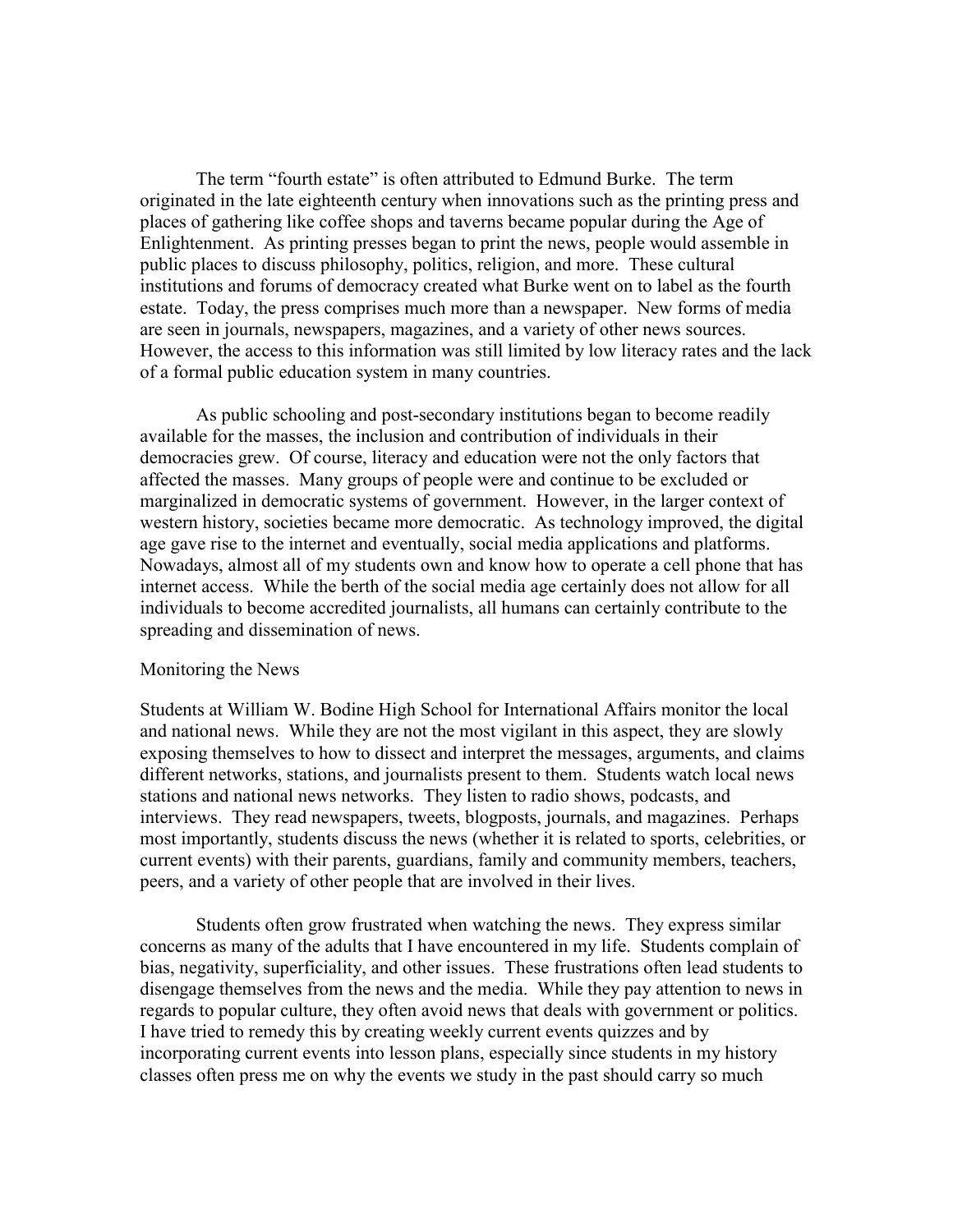weight. I believe I am more persuasive with my students if I can make a direct connection between a historical event and a current event at the time of the lesson. (Of course, this means the constant changing and manipulation of my assignments – a burden I am gladly willing to bear.) However, students often continue to express disinterest in studying the news. I worry that if this attitude continues, they will be unable to understand or appreciate the role news outlets and institutions have in democratic systems of government.

In order to properly understand the values a democratic system of government gives its citizenry; students must understand the foundations of American governmental thought. Students spend weeks in their eleventh-grade year learning about the American Revolutionary War, the founders of the United States of America, the tyrants of Great Britain, and the struggle that was made in order to form a "more perfect union." However, to understand the media's (a word that I believe has a component of technology that weighs heavily on its connotation) relation to that historical time period is a difficult task for students. To appreciate the importance of the role journalists, newspapers, news networks, and the general role media play in reporting on the government, current events, and politics, students must first be engaged with a topic that affects them directly. So, I chose a topic that directly engages my students, myself, our school, and our community: the issue of lead and health in the School District of Philadelphia.

#### The Media and Its Relation to Lead and Health

The School District of Philadelphia is responsible for sending out a letter to the parents and guardians of students at Bodine High School. This letter warns them of the dangerous levels of asbestos, lead, and mold in the school building. This is not the first time students are exposed to this news. The decay of the building is visible throughout each hallway, classroom, and closet. There are signs made from spray-paint that show skull and crossbones which read "Do not drink!" over some water fountains in the school building. It is not uncommon to see mice and cockroaches in the building as well. It is common for students to voice their displeasure with the building's need of repair and renovation. Unfortunately, the building conditions at Bodine High School (while it ranks as one of the worst buildings in the city) are representative of the district. Just this past year, an elementary school had to be closed for several days in order to undergo immediate repairs. During the writing process of this very unit plan, the room that our building uses as a gymnasium and cafeteria underwent what was thought to be a quick and easy repair for some floor tiles. Upon lifting the tiles, school district repairmen found tiles with asbestos. Now, students must eat their lunch in the auditorium during what the district expects to be a two-week remediation service. These experiences have not only become normalized for our students – who leave the building permanently every four years – but also for our administrators, teachers, facilities workers, custodians, food service workers, and other staff members.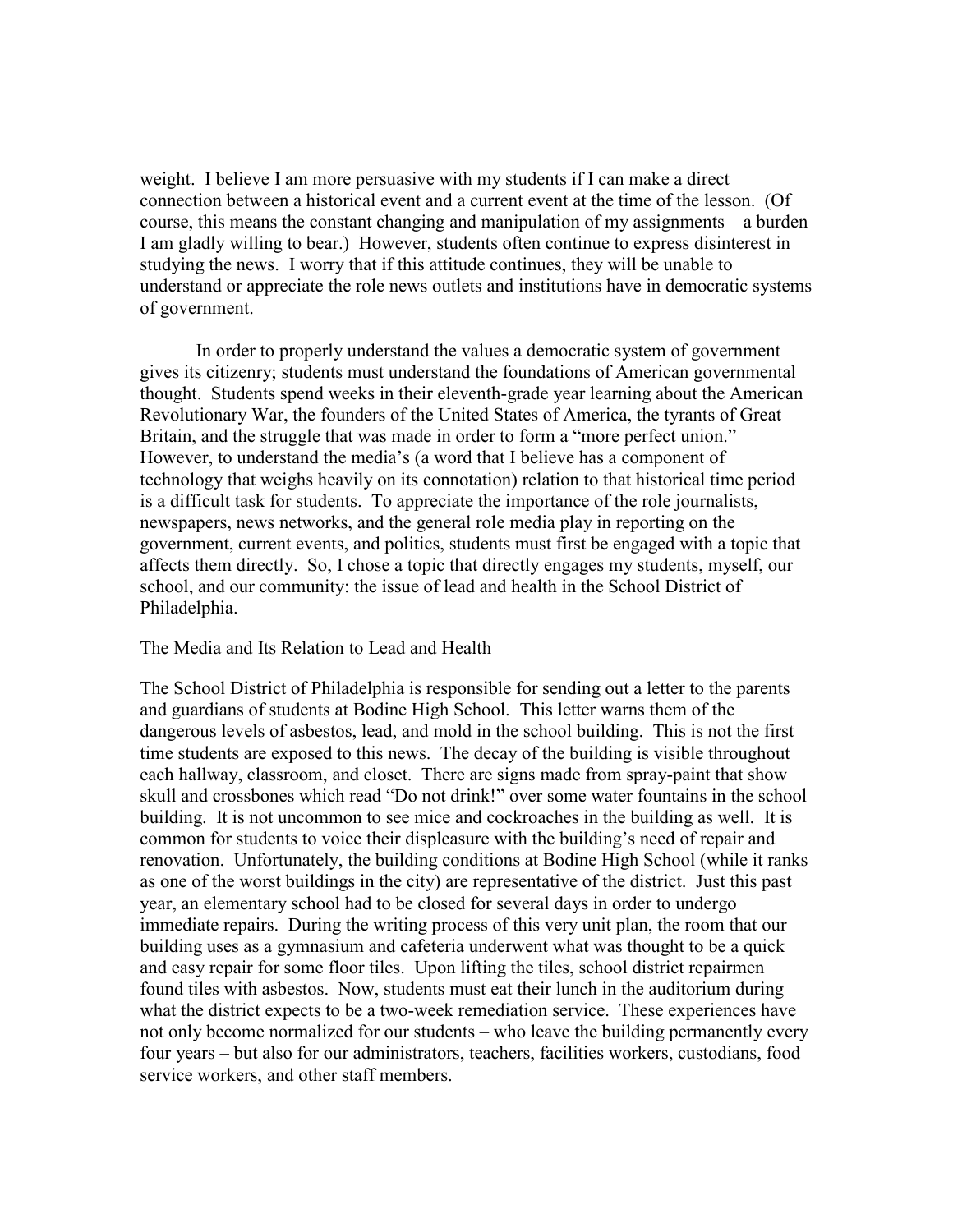This unit aims to explore the role in which the media has in reporting on the public health issue of lead, particularly in urban neighborhoods within the City of Philadelphia. While lead and health is not the primary focus of this unit, it will be used as a vehicle in which students can see the roles and responsibilities the media has in discovering and publishing information to the parents, guardians, students, children, community members, and residents of the city. The goals for students throughout the unit are fivefold: to understand the role of the media, to learn about the process of publishing a story from the perspective of a journalist, to learn how the public and government react to the media, to recognize bias in the news, and to understand the importance of being an informed, voting member of society. I outline these goals in more detail in the following paragraphs:

#### *Goal One: To Understand the Role of the Media*

The notion that the media serves to inform the public is not new to students. Students are familiar with this fundamental concept, as they use a variety of social media applications, radio channels, television networks, and podcast stations to inform themselves about celebrity gossip, sports, music, and other topics. This unit, however, aims to gather information on how the media serves as a watch dog on the government, how the media surfaces otherwise unknown stories, and how it communicates with and educates the public. In other words, throughout this unit, I aim to make the relationship between the government and the media visible to students.

## *Goal Two: To Learn About the Process of Publishing a Story from the Perspective of a Journalist*

Students must not only be able to identify the relationship the government and the media have with one another, but they must also be able to understand the process both parties undergo to make information and policy available to the public.

Similarly to how students learn about the importance of their own writing process to submit pieces of academic writing in high school, journalists have their own writing process before publishing a story. Learning about the journalistic process will allow students to appreciate the research process of writing, a process that many students at Bodine often struggle to navigate. *Showtime's* mini-series "The Fourth Estate" follows a series of reporters in order to document the roles journalists play in uncovering and publishing information. The docuseries follows journalists during Donald Trump's first term as President of the United States. While Special Counsel Robert Mueller's investigation into the 2016 Presidential Election, is the main focus of the docuseries, students are able to examine the process journalists go through to publish a story, nonetheless. Students will inquire about how journalists publish stories and which people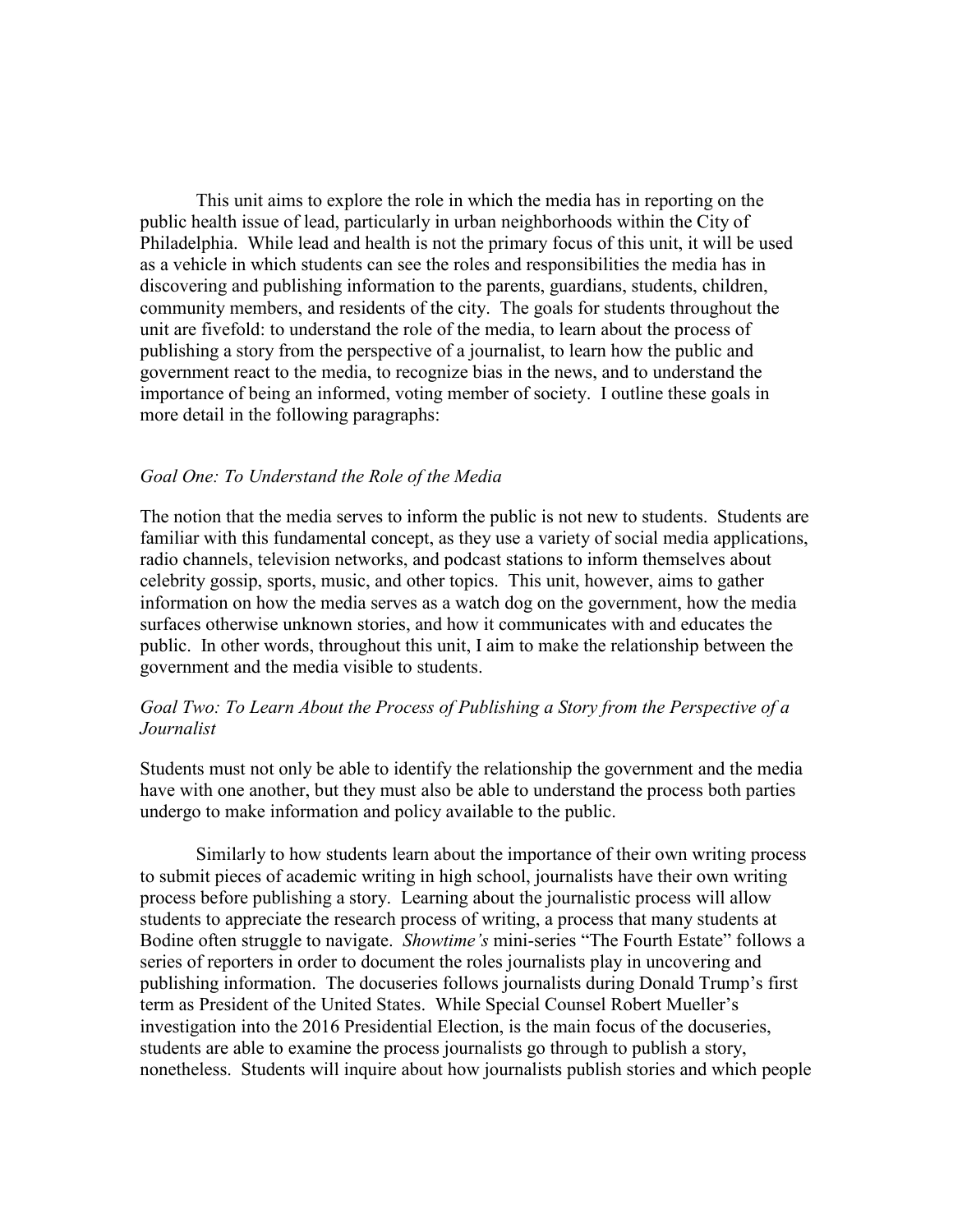they communicate with in order to write articles. Students will learn about how journalists get ideas for a story, who they contact for sources, the importance of anonymous and known sources, and other steps journalists take to write and edit stories that will be made public.

#### *Goal Three: To Learn How the Public and Government Reacts to the Media*

As students understand the process journalists go through to write, revise, and publish a story, students must also examine how the results of a journalistic investigation lead to a reaction by the public or publicly elected officials. When learning about heavy topics such as how communities are affected by lead, students often express frustration at the lack of accountability they see in government. While students may become informed about an issue, students quickly grow frustrated when they do not see governments taking proactive steps to address a problem. This is an issue I must address, as I do not wish for my students to grow discouraged. I believe a strong enough sense of doubt in their mind may persuade them to think that voting does not matter, an issue that must be prevented as turnout levels in Philadelphia are low amongst young adults.

Students will continue with the process of how the public and government react with one another when watching *Vice's* "Flint Water Crisis." The reports of lead and criminality in Flint, Michigan made national and international headlines. Various levels of government involved themselves with the City of Flint. *Vice's* report allows students to understand the factors that create public interest both inside and outside of the communities that are most directly affected by the health crisis of highly leaded water levels. The "Flint Water Crisis" episode will enforce how governments and the media withhold or publish information. In addition, these concepts will show students how the media can generate public interest in a topic and even mobilize populations to put pressure on governmental institutions.

#### *Goal Four: To Recognize Bias in the News*

As students begin to become informed throughout this unit, students will come across a variety of perspectives on how the issue of lead should be solved. Students will compare and contrast articles written about similar topics. Students can also examine bias when considering solutions. Dr. Needeleman's article, "Low Level Lead Exposure: History and Discovery," poses the following question: Should the government focus on prevention or providing services to those that have already been diagnosed with dangerous levels of lead in their blood? Students will be examining solutions from a variety of different perspectives. They will also be considering perspectives from school administrators, local politicians, neighborhood leaders, and many other groups. By comparing these articles to one another, students will learn how to identify bias and recognize how writer's biases affects their agenda and their proposed solution to the lead and health issue in Philadelphia.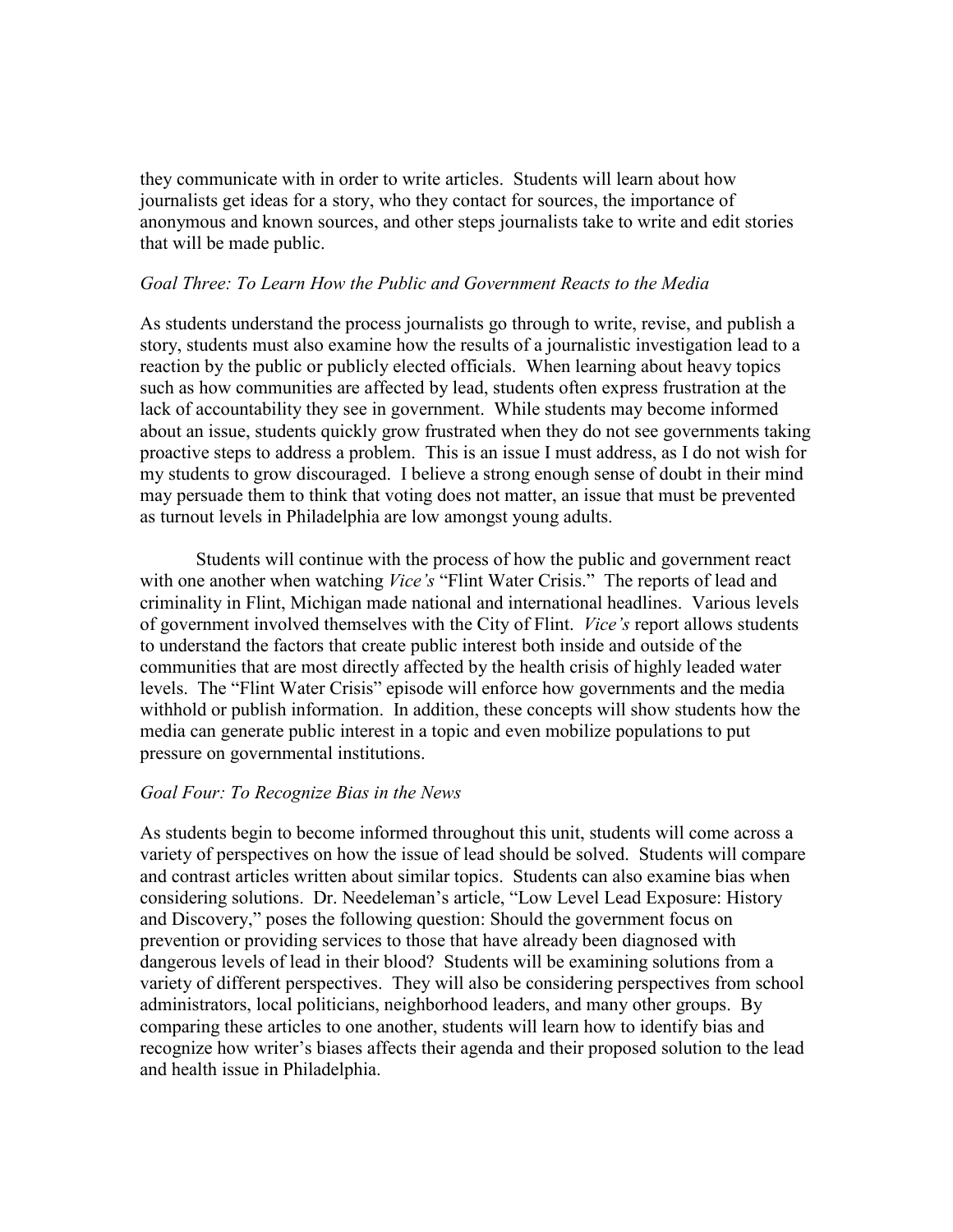## *Goal Five: To Understand the Importance of Being an Informed, Voting member of Society*

Because the Social Science course I teach is offered to twelfth-grade students, many students are or become eligible to vote while they are enrolled in the course. Initially, many of them see the importance of voting as something that does not matter. However, by teaching students about how the public health crisis of lead has affected their lives, students will be able to engage in an issue that they may seem as worth voting on. While motivating students to vote is crucial, it is equally as important to teach students the importance of becoming informed before voting for candidates and ballot questions. This unit aims to tackle both of these issues.

By structuring the unit this way, students are able to both engage with the issue of lead and health while also understanding the role the media plays in informing the public and putting pressure on publicly elected officials to create and enforce legislation that improves the health conditions of the City of Philadelphia. While students understand the basic responsibility of the media is to inform the public, they struggle with more nuanced understandings of how informing citizens in a democratic system of government is crucial. Part of this is seen in how low voter turnout rates are among young people in Philadelphia and across the United States. As iCivics, a civics-centered education organization started by Supreme Court Justice Sandra Day O'Connor, states, "In its role as gatekeeper, the media decides which stories and issues are important enough to receive public attention—and which aren't. As a citizen, it is important for you to realize there are many serious events and issues you will never hear about on the evening news." It is imperative that students not only understand the relationship between the media and the government, but they must also learn to evaluate their role within that relationship. Moreover, students must understand the various levels of government and news networks. This way, they will come to understand how different levels of government deal with the issue of lead and health in Philadelphia. Students will also see how different news outlets report on the issue of lead. They will compare national and local networks in order to make this relationship more visible. Students will learn how the stories the media decides to tell impacts public policy, legislation, and public opinion. By discussing lead and health in the classroom, students will draw connections to the unit through their own experiences within the School District of Philadelphia and the city as a whole.

This unit will look explicitly at the uncovering of the environmental health issues as it relates to the building conditions in the School District of Philadelphia to understand how the public has reacted and what has been done since. Students will examine leadership at the levels of city government and the school district. Students will examine how the media impacts how non-profit organizations, interest groups, grassroots campaigns, voters, and other groups of people react when a story is shared with the public.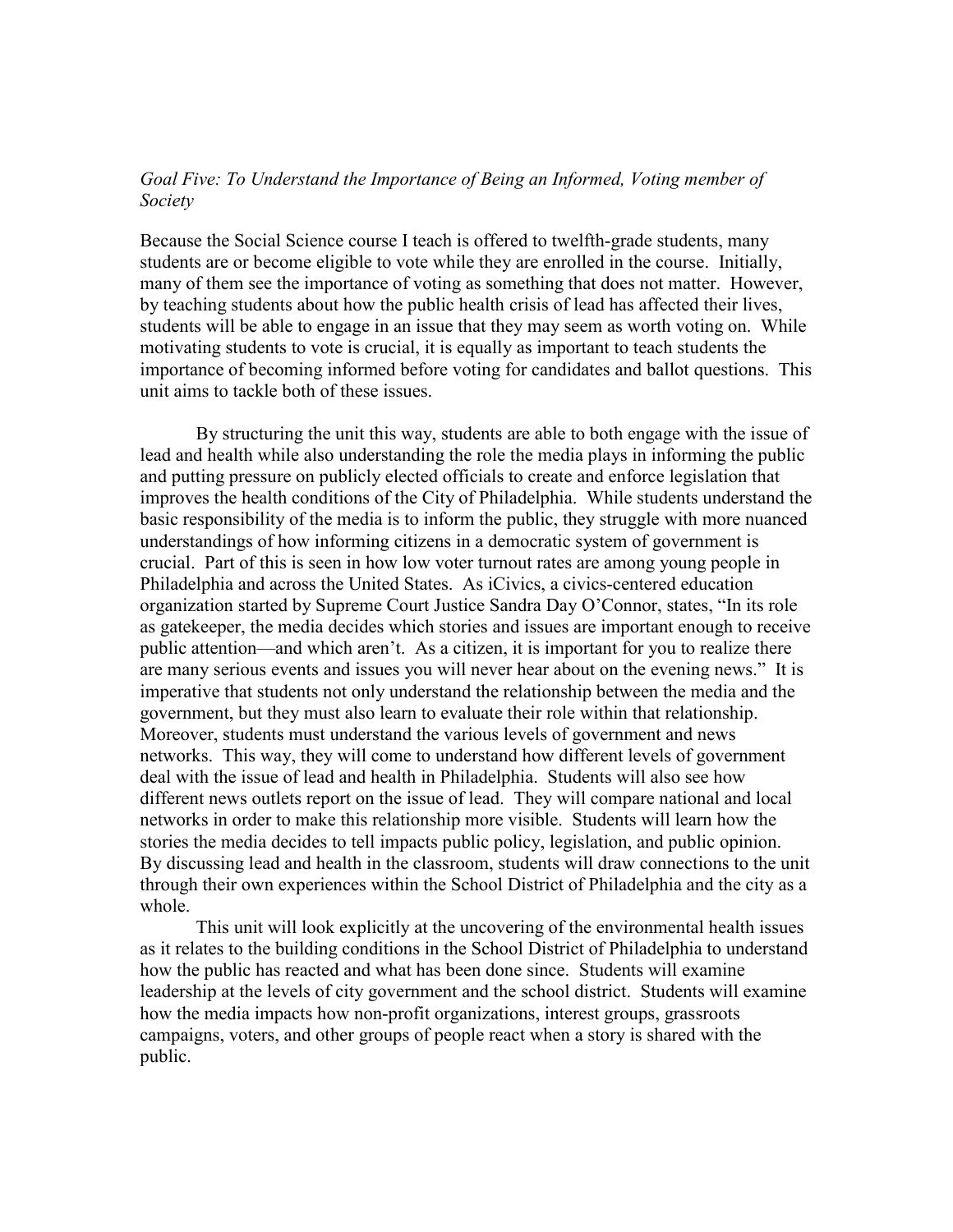## **Teaching Strategies**

#### Verbal and Written Argument

Much of the information will be given to the students through the use of journals, magazines, government documents, and newspaper articles. Students will be reading and watching videos throughout the unit, as this is the way that many people receive their news today. Students will be exposed to a variety of texts, films, podcasts, and many other forms of media. As students read and enhance their literacy skills, students will then complete writing assignments that they will use to debate each other and present each other with. This includes a press release that students will create depending on the perspective of their assigned role. This assignment allows for students to learn how to articulate their opinion in written and in verbal format. This will help students present information as journalists present information to them.

By studying philosophy, politics, government, history, and the media, students will develop critical thinking skills and learn to construct a verbal and written argument using textual evidence. These skills allow students to improve their reading and writing skills while also developing their ability to think logically and form a persuasive and evidence-based argument. By learning these skills, students will able to apply these concepts throughout periods of time in order to better understand the past and to better understand our political and social climates today.

### Textual Evidence

Because the issue of lead and health is such a personal one to students, it is very easy to receive buy-in from the students. This means that students quickly form an opinion that they are ready to express, as the issue of lead is extremely relevant to them, their classmates, family members, and city. However, throughout the history courses that I teach, students often make uninformed claims. While having an opinion is important, especially as it may peak their interest in voting, it is important for students to inform themselves as well. I regularly ask them to substantiate the points they wish to surface in front of their peers or on an assignment. By studying the articles, podcasts, films, and other forms of media, students will become informed of a topic. The sources students work with will allow them to become more informed. This will not only improve their learning about the issue of lead and health, but it will also allow for students to develop habits of making informed-based claims, rather than using unsubstantiated opinions when discussing topics in history or with current events.

### Critical Thinking

Throughout this unit, students are clearly studying a problem – the issue of lead and other environmental concerns within schools and neighborhoods in Philadelphia. As students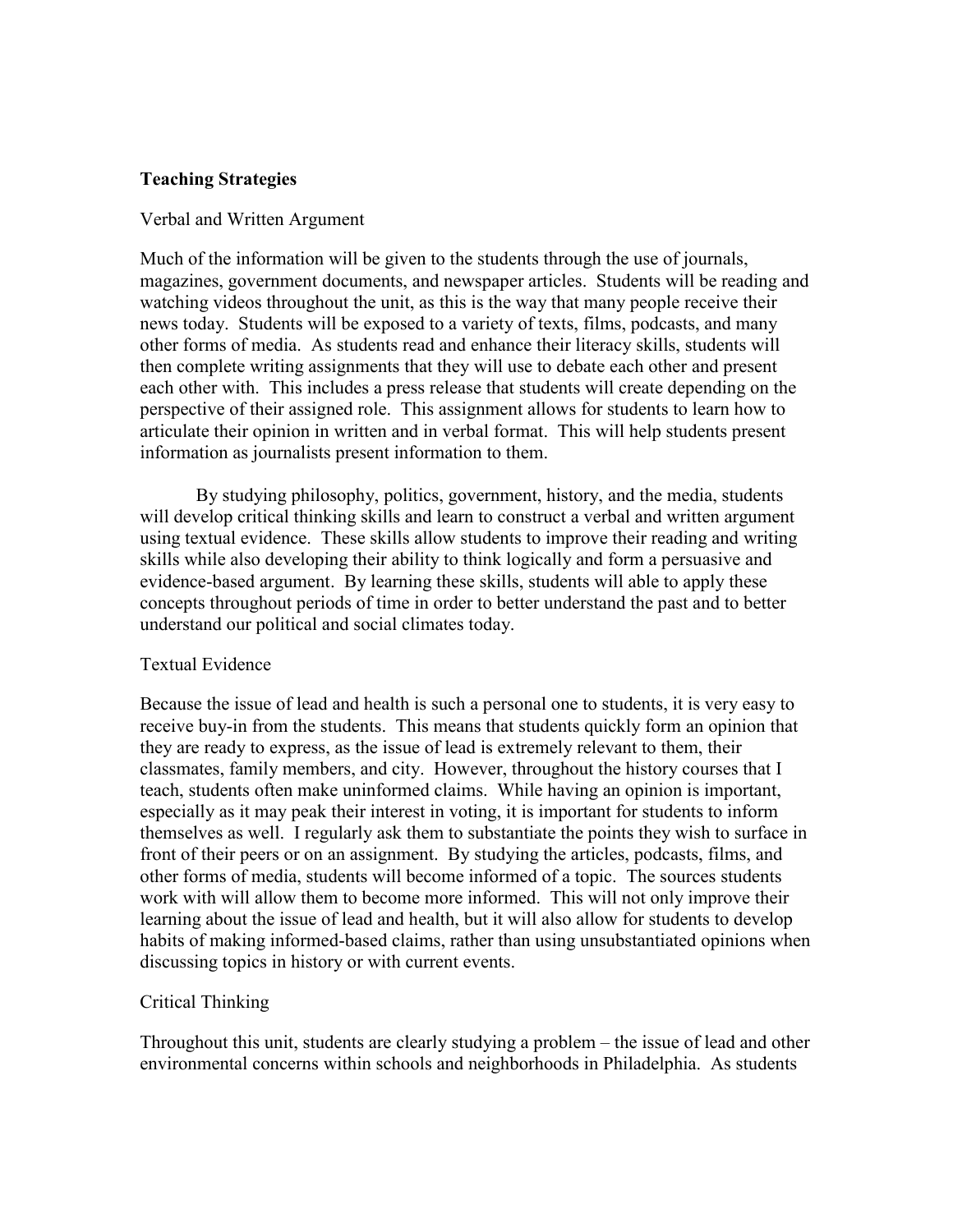grow more informed of the topic of lead and health, I will ask them guided questions such as: How did these issues come to be? Why are these issues more prevalent in certain regions and neighborhoods when compared to others? How are people informed of these issues? How much responsibility does the government have when it comes to the issues of lead and health? Should citizens play a role in addressing these issues?

These questions allow the students to inform themselves about the basic content of the issue. As they grow more informed, students can then begin to analyze the causes of the issues of lead and health in Philadelphia. They will be able to issue blame while understanding which institutions and groups should be held accountable. Moreover, and perhaps most importantly, students must learn how to think of creative solutions to address the issues. After being presented with the information, students must become problem solvers, or agents of change.

#### Care for Government

As the unit is very relevant for students, they will learn to see how governments have a presence in their lives. As students learn about the philosophical principles of government and the structures of American government, they will begin to understand how much power a government can wield. Before this unit, students will have learned about the foundations of modern government, the philosophical ideas of Hobbes and Locke, the American Revolutionary War, and the building of the United States as a nation. In the context of the philosophical ideas that they will be introduced to in previous units, this amount of power can be very dangerous. In order for this amount of power to be checked, citizens within a democratic system of government must learn to understand the role of the media and the role of the citizenry. Students will learn to remain vigilant citizens. This will lead to students holding government officials accountable as well as creating a better sense of understanding of how government works in practice in Philadelphia, in Pennsylvania, and in the United States more broadly.

### **Classroom Activities**

This curriculum unit focuses on the relationship between the media and the local, state, and federal levels of government. In this unit, students will engage in these topics by examining the pieces of news by reading primary and secondary sources and identifying rights and services that are given and not given to groups through the study of lead and health. The following objectives and lesson plans are listed and described below in order to ensure that students properly understand the unit's concepts (*Note: SWBAT = Students will be able to; IOT= in order to*).

Lesson One: Introduction to the News

*Objective:*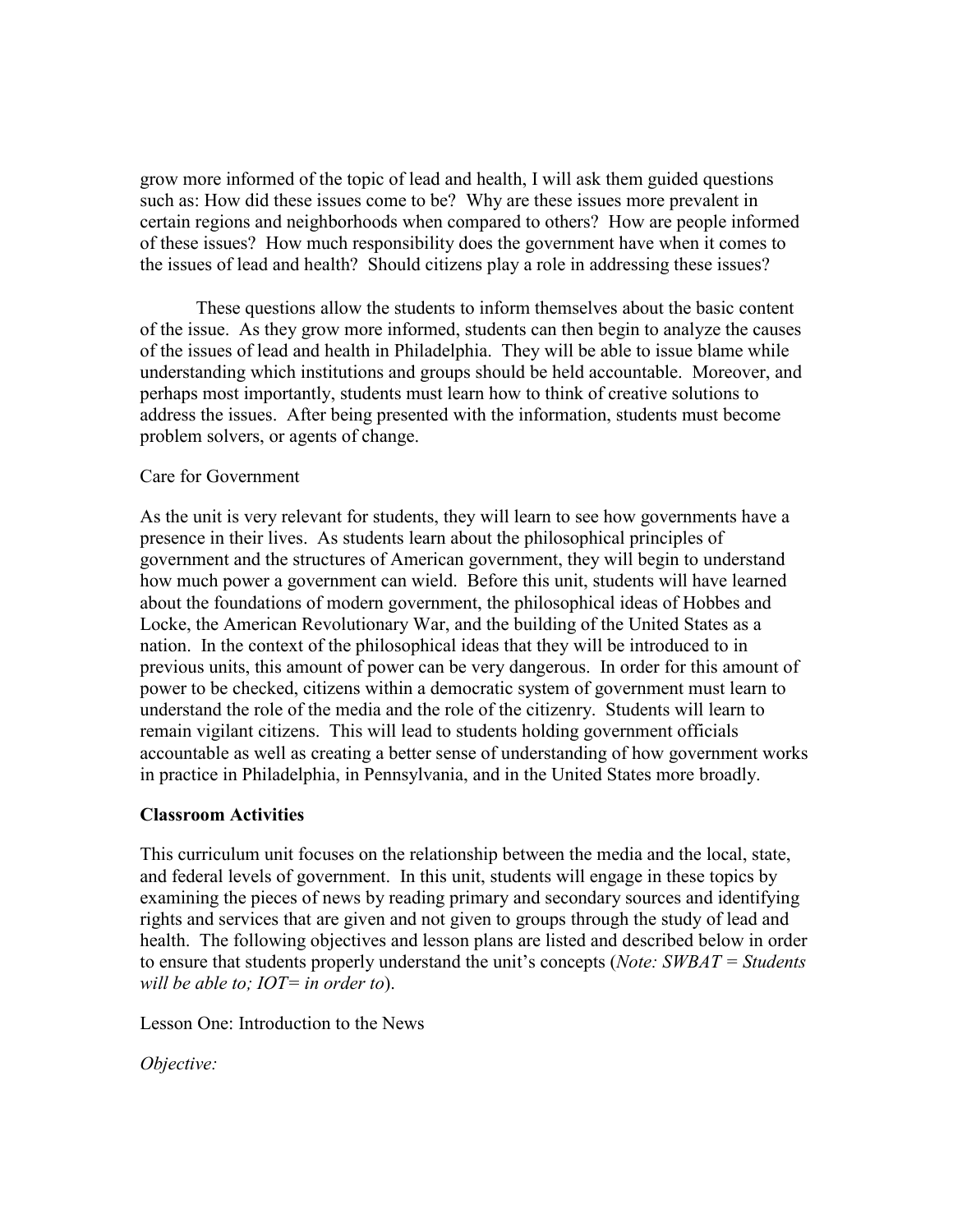SWBAT complete a weekly current events quiz and/or blog post IOT compare different perspectives of issues at the local, state, and federal levels of government and society.

#### *Materials:*

- *Stanford History Education Group's* "Civic Online Reasoning" materials
- *The Washington Post's* "Ranking the Media from Liberal to Conservative"
- A created class current events webpage on *Blogger.com*
- A rotating news network (e.g. *ABC News*, *CNN*, *Fox News*, etc.)

#### *Procedure:*

Students will examine images from different news websites using *Stanford History Education Group's* online materials. Images will display different perspectives on an issue in the news. Through a series of guided questions, students will learn to examine the network that has published the story, any advertisements that are shown, sensationalized headlines, and different types of articles that have been written. This activity shows students the fundamental components needed to read and interpret the news. Students will use these exercises when they are keeping up with the news throughout this unit and throughout the academic year. These skills are also easily transferable to the study of history when working with primary and secondary sources.

As students progress throughout the lesson plan, students will be introduced to a variety of news video clips and articles on similar topics. News networks will include *NPR*, *MSNBC*, *Fox News*, *CNN*, *The New York Times*, *The Washington Post*, and *The Wall Street Journal*. These news networks will be displayed in an image from *The Washington* Post's "Ranking the Media from Liberal to Conservative" article that places each network on the political spectrum.

Students will be briefly introduced to the concepts of liberalism and conservatism within the modern-day concepts of the words. Students will take notes and be provided with examples of liberalism and conservatism. Of course, these words have taken on different connotations with their modern uses. It is important that students understand, for example, the distinction of how conservatism used to lend itself towards the political ideology of monarchism. This way, students can accurately understand the use of the words the way the media and the public use them today. Students will then research the ownership of each news agency to complete the class. Lastly, for homework, students will examine a current event article from three different news sources. Students will be asked to compare the articles and explain what the articles reveal about the perspectives of the journalists, news networks, and advertised companies.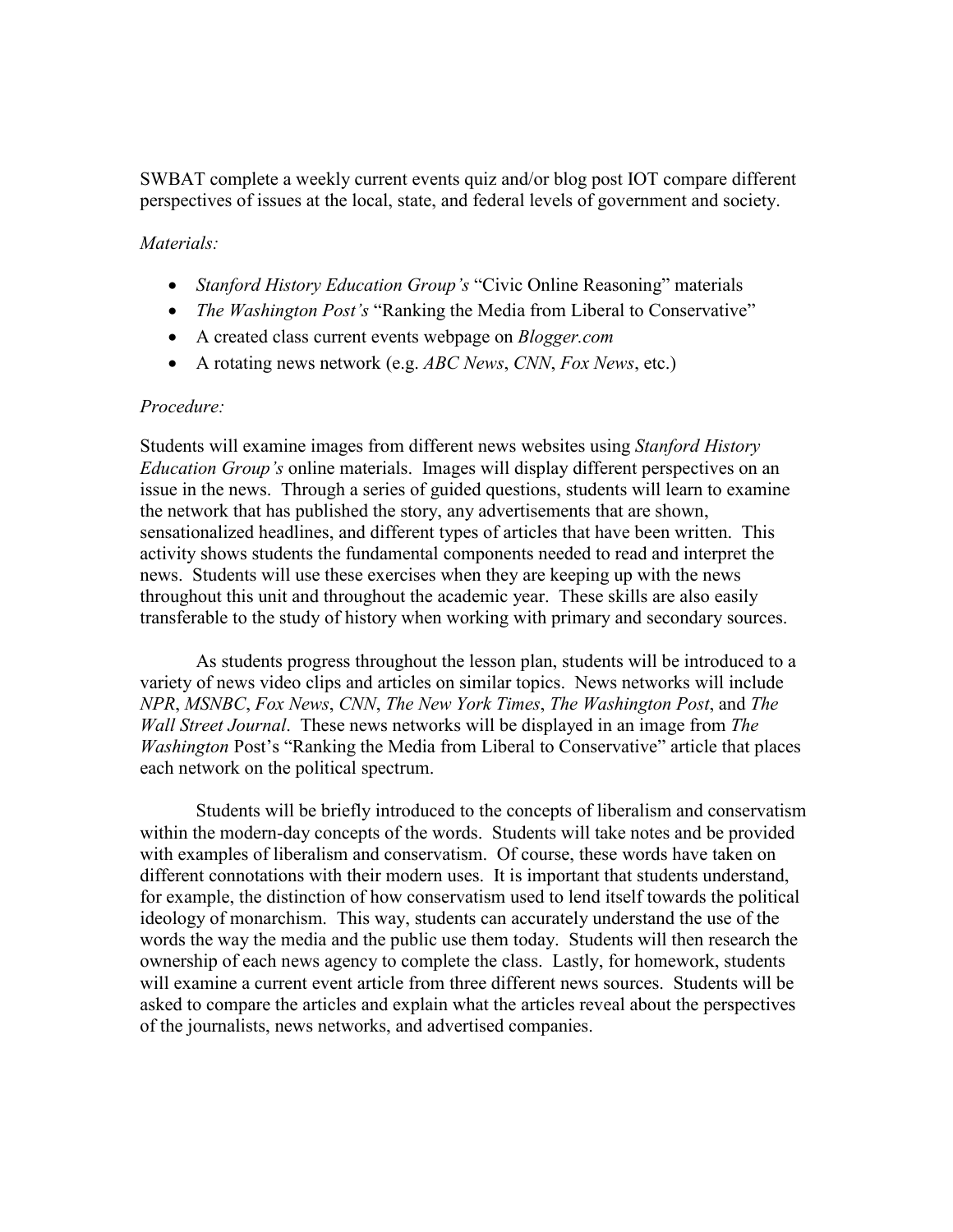This lesson plan will be the basis of a reoccurring current events quiz the students will take throughout the academic year. Students will be assigned a weekly, ten-point, multiple choice current event quiz. Students will be asked to follow the news each week according to an assigned news network. Only free news networks and applications will be selected (therefore advertisements will be included) and will be rotated each week to ensure a well-rounded reporting of the news. Local, state, national, and global news networks will be selected throughout the unit as well. This will introduce students to a variety of perspectives outside of the news sources they are already familiar and comfortable with. Most importantly, this assignment will require students to continually be informed about local, state, national, and global current events throughout the unit. I prefer to continue to distribute the weekly current events quiz throughout the entire academic year. However, you may choose to only issue this assignment throughout the course of the unit. I also enjoy making the quiz based off of topics that my students will find interesting. Various news agencies such as *The New York Times* create an online version for students, which may be more convenient and less taxing for you to assign.

Lesson Two: The Role of the Media

### *Objective:*

SWBAT read and contextualize informational readings and articles IOT identify the roles of the media.

### *Materials:*

- *iCivics* "The Role of the Media"
- *Emmanuel Sieyès* "What is the Third Estate?"
- *ThoughtCo.*'s "What Is the Fourth Estate?"

### *Procedure:*

As students complete their current events quizzes, they will begin to understand the role that the media has. In order to reinforce this idea, students will complete an activity that explicitly states the roles of the media. *iCivics*, a civics-centered education organization started by Supreme Court Justice Sandra Day O'Connor, explains these concepts very easily to students. Students will read the text and answer a series of guided questions. The class will reconvene in order to properly surface the main ideas of the reading. In order to inform citizens, keeping up on the news is a responsibility of every eligible voting citizen. This reading will further enforce the message of keeping up with a weekly current events quiz.

Students will first read Emmanuel Sieyès "What Is the Third Estate?" They will read this document shortly after completing their unit on the foundations of modern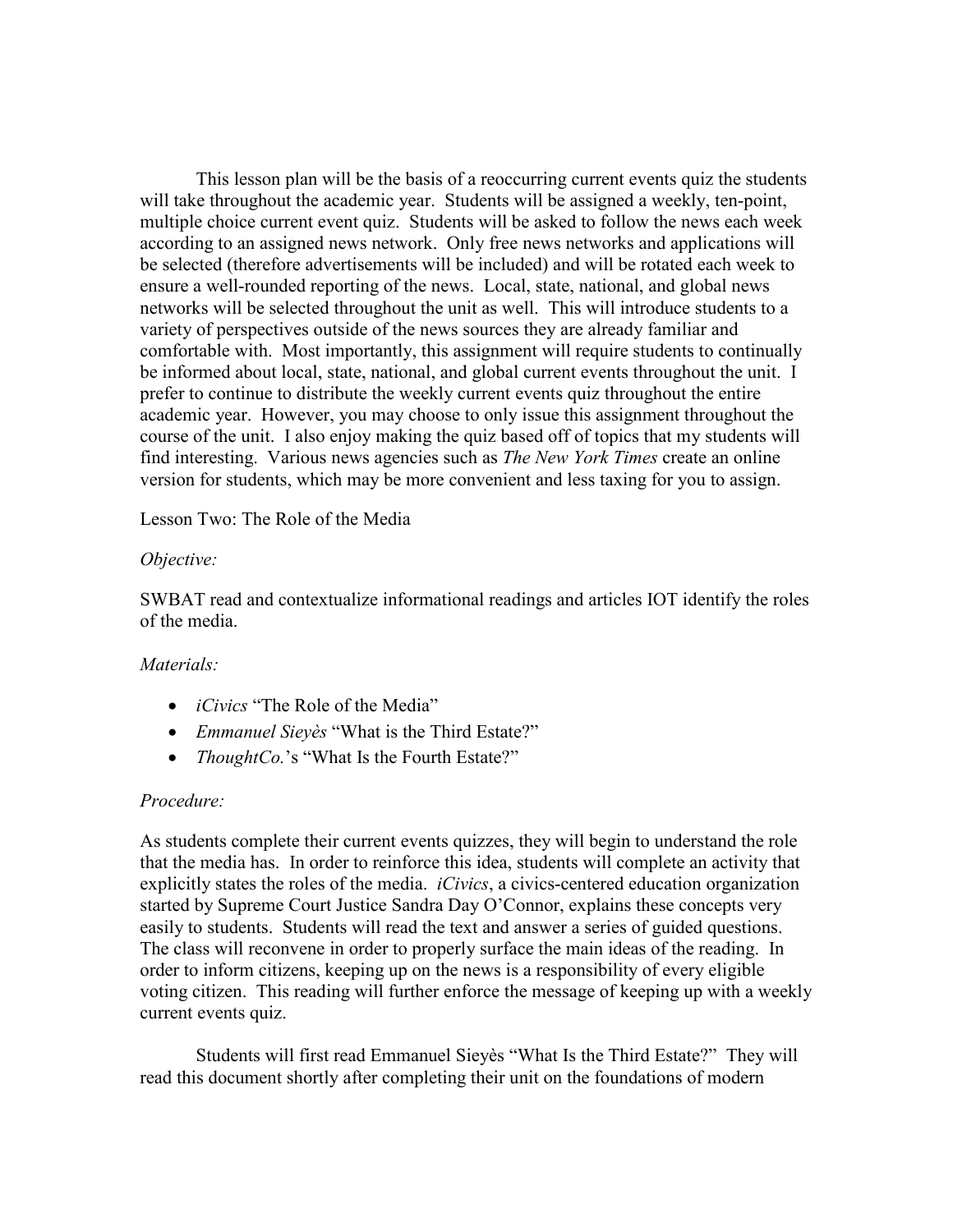government. Sieyès' reading will allow the students to understand that the masses represent the third estate. Students will be asked to connect this reading to the article by *ThoughtCo*.

Students will then identify the fourth estate through the third and final reading. Students will be asked probing questions as to why they follow the news (whether it is for celebrity stories, sports journalism, politics, etc.). Students will be pushed to respond why any form of media exists. Who does it benefit? What agenda may the news network have? Who is the news network's intended audience? How might this affect the network's message and perspective? Are forms of media necessary components in a democracy? What role does information and education play in checking the government? These questions will allow students to appreciate the role the media plays.

Lesson Three: The Journalistic Process

#### *Objective:*

SWBAT watch Showtime's mini-series *The Fourth Estate* and *Vice's* "Post-Truth News" IOT understand the process of investigative journalism and the value journalists play in a democratic society.

### *Materials:*

- *The Fourth Estate*
- *Vice's* "Post-Truth News"

### *Procedure:*

Before introducing the issue of lead and health, students must learn how journalists uncover and publish stories. While this series focuses on the Russia Investigation during President Trump's tenure in office, the series interviews and follows journalists and how they publish stories. It focuses on anonymous and identified sources, the research process, and other crucial steps towards informing the public. Students will be asked to complete a series of guided questions as they watch clips from the documentaries. They will be asked to make observations that include why journalists investigate stories, how ideas for stories are created, and how journalists develop relationships with their sources.

These observations will then again be tied to the issue of bias in the news. Students will be pressed to consider which sources are included and which are excluded, how information is attained, and what are the motivations of each journalist. Moreover, students will be again asked to consider the role of the larger newspaper or news network that is allowing the journalist to cover the story. Both documentaries deal with contemporary issues in journalism. Students will not only see how the investigative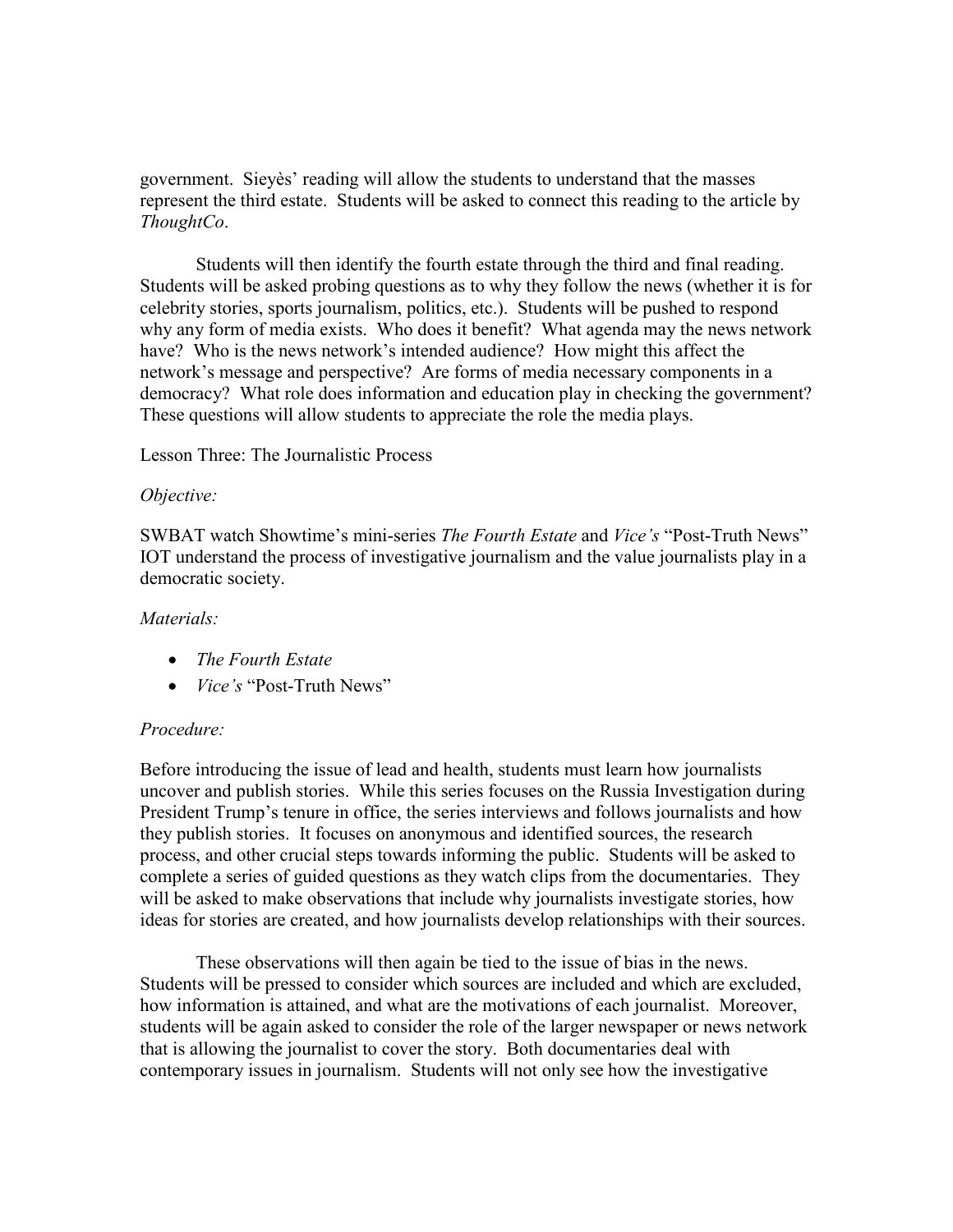process of how journalists uncover and publish stories, but they will also see how the information they publish can sway public opinion. In the worst cases, students will examine the role of fake news in contemporary society. This will enforce the notion that students must remain vigilant about what they are reading in order to understand the validity of a source and of the message.

Lesson Four: The Effects of Lead

## *Objective:*

SWBAT read and discuss reports and studies on lead and health IOT evaluate how lead impacts children and communities.

# *Materials:*

- *Elsvier's* "Low Level Lead Exposure: History and Discovery"
- School District of Philadelphia's letter to parents and guardians

# *Procedure:*

Now that students will have had time to understand the investigative journalism process and the importance of the media, students will need to study how lead affects their school and community. Students will examine the health effects of lead in order to understand the gravity it poses as a public health crisis. Students will take notes from a PowerPoint on the history of the use of lead. Students will gain information about why lead was originally used and what its benefits and drawbacks are.

Students will continue their readings by analyzing documents that explain the relationship between Philadelphia's water supply and lead and health issue. Students will gain information about Philadelphia's water supply and the condition of pipes throughout the city. Students will examine how these things contribute to the quality of life for Philadelphia residents by first examining the letter that is sent home to them warning their families of the lead, mold, and asbestos that exists at Bodine High School.

# Lesson Five: The Flint Water Crisis

# *Objective:*

SWBAT examine the case study of Flint, Michigan IOT identify how various levels of government are checked by the media and citizenry.

# *Materials:*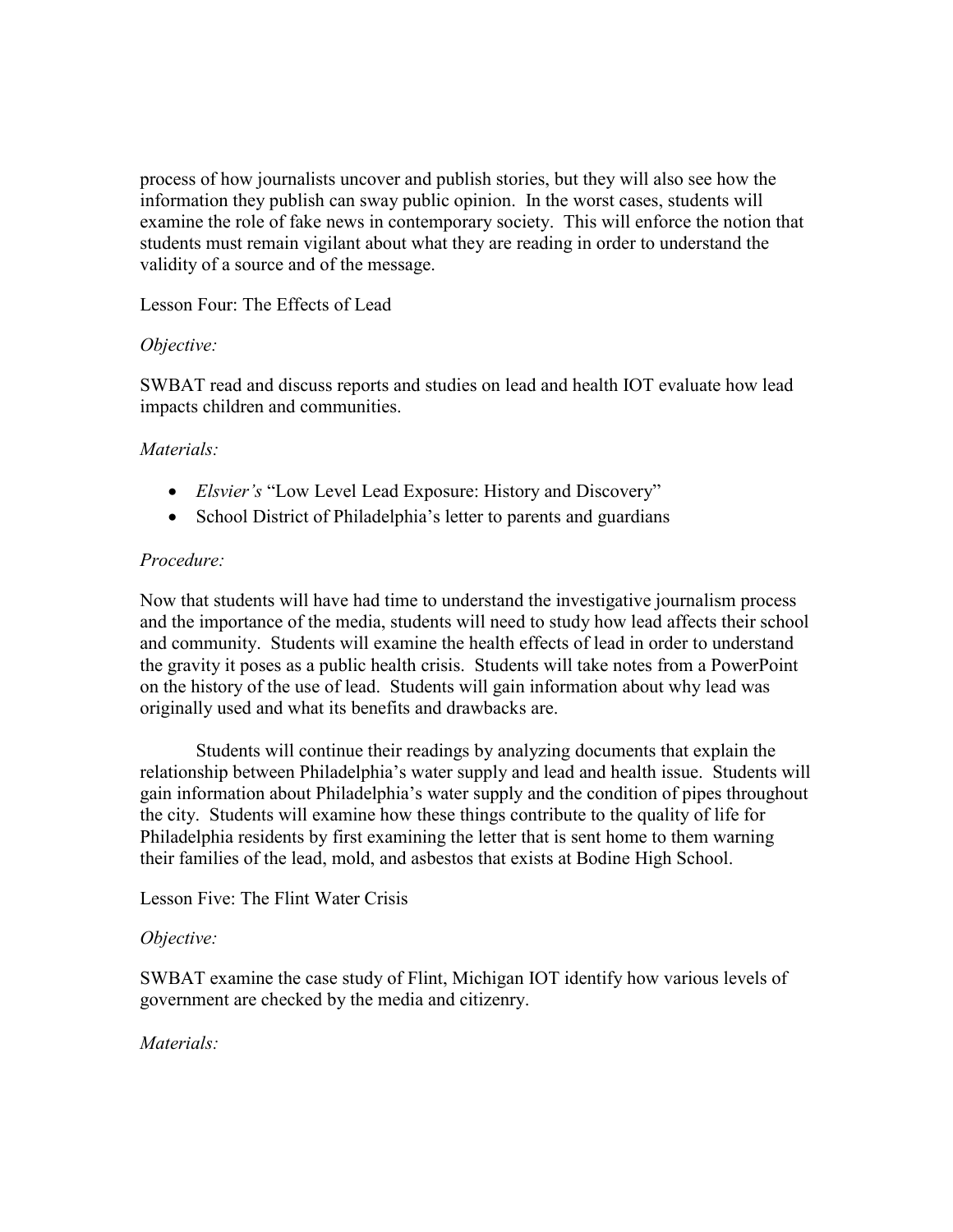- *Vice* "Flint Water Crisis"
- Bill Pugliano's "Water Is a Human Right" photograph
- Carla Campbell, Rachael Greenburg's, Deepa Mankikar, and Ronald D. Ross' "A Case Study of Environmental Injustice: The Failure of Flint"

## *Procedure:*

After students understand the health implications of lead and health, students will examine the case of Flint, Michigan. This way, students will understand how local and state levels of government play a significant role in individual's lives. Often times, students focus their attention on national issues and the federal government. By introducing students to the government's involvement with lead and health through the case study of Flint, Michigan, students will see how state and local levels of government impact their citizenry tremendously. Students will use this case study to visualize the relationship the news has in publishing information about lead and health. Students will examine the famous photo of the lead crisis in Flint that broke the story.

After watching *Vice's* episode on the Flint Water Crisis, students will be asked to research headlines from the Flint, Michigan water crisis. Students will be given a list of key figures and moments in time in order to create a class timeline. The students will then display the timeline in the classroom in order to see how the investigation of Flint, Michigan led to the media and the public checking government officials at the local, state, and federal level.

Lesson Six: Lead and Health in Philadelphia

### *Objective:*

SWBAT read and discuss local, state, and federal primary sources IOT identify how the public health crisis of lead has affected residents of Philadelphia.

# *Materials:*

- Barbara Laker, Wendy Ruderman, Dylan Purcell, Jessica and Griffin's "Toxic City, Sick Schools: Danger: Learn at Your Own Risk"
- President Bill Clinton's Executive Order

### *Procedure:*

After students have successfully read and verbally expressed their perceptions of the Flint Water Crisis, students will examine the lead and health environment in their own city. Students will continue to examine a recent report conducted by *The Philadelphia Inquirer*. The report is a detailed analysis of classroom and building conditions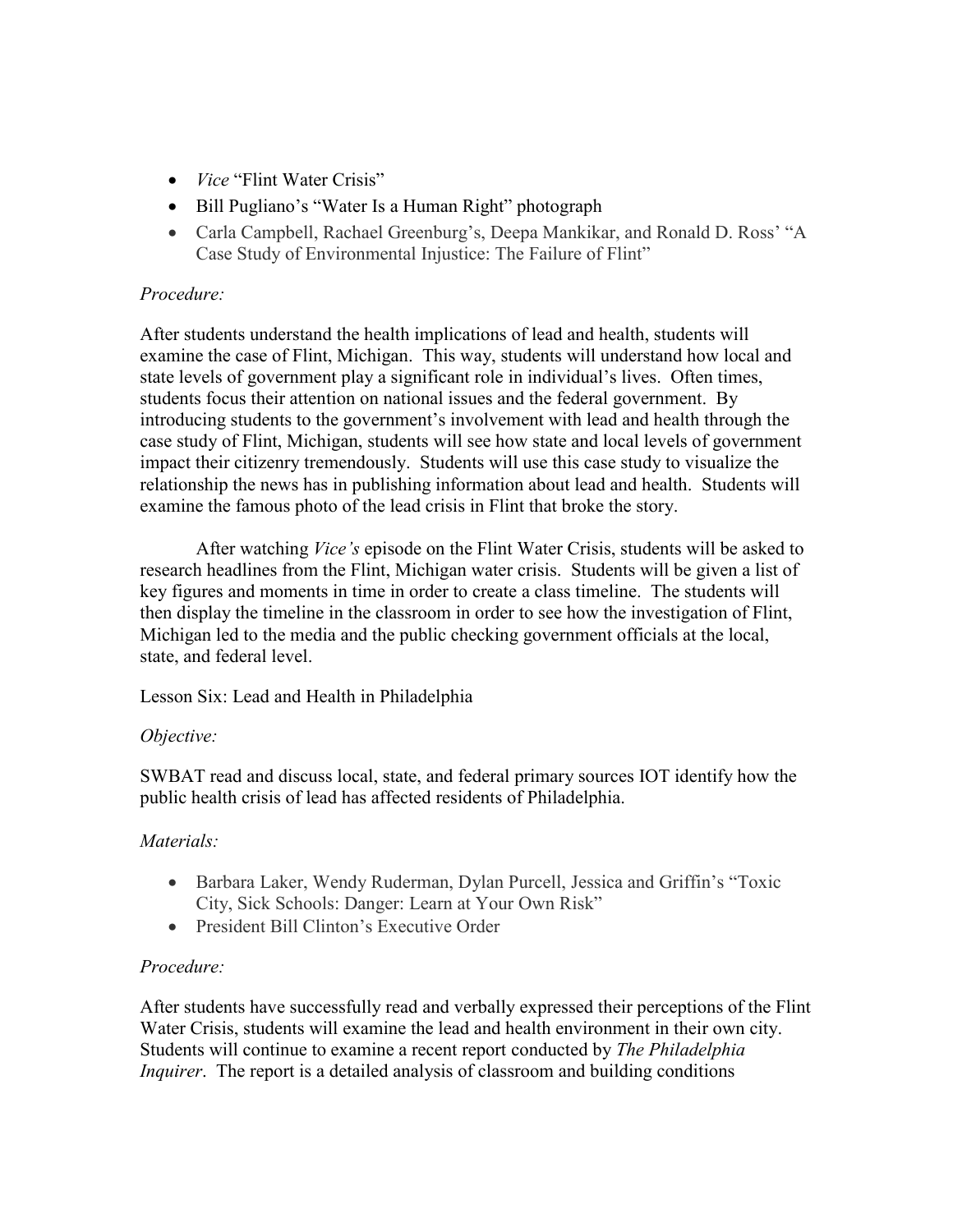throughout the School District of Philadelphia. Readers can look at individual classrooms, closets, and other areas of each school building to see whether it is believed to contain lead paint, asbestos, mold, and other hazardous building conditions for children and adults. While these reports do not directly relate to the issues in Flint, students will be able to draw from how there was a public outcry after the Flint Water Crisis at the national level. Students will compare the issue of lead and how it is presented at a local level in the City of Philadelphia.

Students will learn about what type of reactions journalists solicit from public figures after they publish stories. Students will also look at the federal government's response to it by reading an executive order that was written by President Bill Clinton. These readings will engage students because of their proximity to the issue of lead. Furthermore, it will teach them how governments and the public react to stories that are published by the media and how governments at all levels respond to newly published stories. These documents not only ask students to conduct deep, meaningful research into their own city, but they also examine how different bodies of government create change as a result of journalists and media institutions publishing information.

If possible, I will contact journalists from *The Philadelphia Inquirer* to teach a lesson in my classrooms on the issue of lead and health within Philadelphia. Journalists will review how they researched the information in order to publish the article. Students will be prepared to ask questions about the research process, how the government, school district, and public reacted, and what steps were taken by the government after the article was published, and other important questions that students submit.

Lesson Seven: Lead in the School District of Philadelphia

# *Objective:*

SWBAT research and write their own media release statement IOT inform their own audience about the lead and health issue in Philadelphia's schools.

# *Materials:*

- The City of Philadelphia's "Bill No. 100011-A."
- Superintendent Hite's "William Hite: The community must come together to fix our aging schools"
- Marilyn Howarth's "Verbal Comments to Philadelphia City Council for Lead in Schools Legislation Final - December 3, 2018"

# *Procedure:*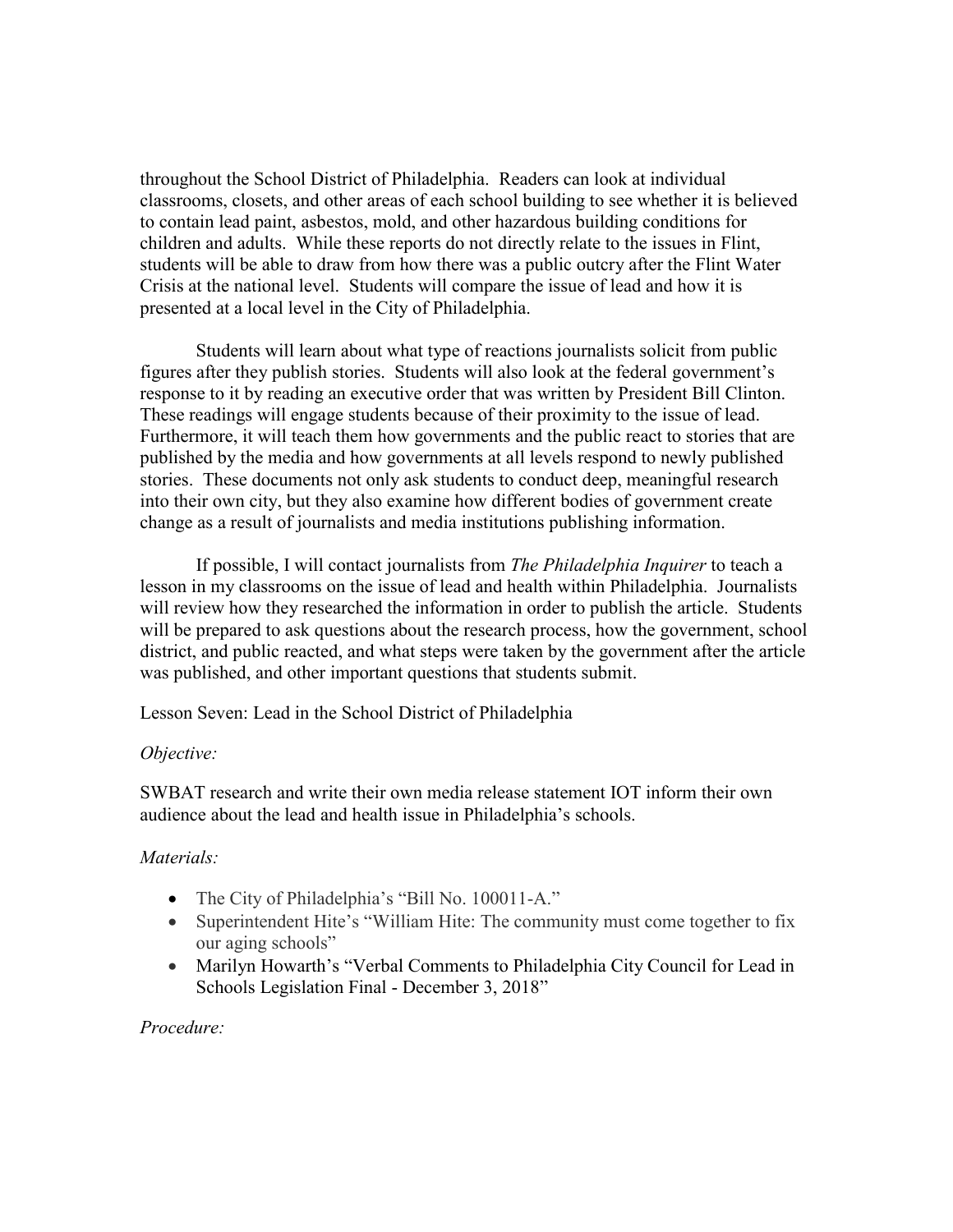Students will read a report from city council, a letter from Superintendent William Hite, and other sources of members that have been involved with the issue of lead in Philadelphia's schools. Students will learn examine these documents as reactions to the Toxic Schools Report. Students will then be broken up into groups and assigned a role. Roles will range from the student union, teachers' union, the superintendent's office of the School District of Philadelphia, city council, the home and school association, and other groups that have shown concern regarding the lead and health issue of Philadelphia.

Students will be asked to create a public relations statement from the perspective of their assigned role. This way, students will be able to demonstrate what they have learned about identifying bias in the news. Students will present their brief public relations statements to their classmates. Students must include a component of action. Unions will often encourage their members to call their representatives and administrators will request aid from the local or state government. The students must call for action in order to mobilize the population they are speaking to. This way, students learn to become civically minded.

Lesson Eight: Contact Your Representative

#### *Objective:*

SWBAT call their local city council member IOT voice their opinion and propose a solution about the issue of lead and health.

### *Materials:*

- Cell phone
- *The Committee of 70* website

#### *Procedure:*

Because the nature of this unit is very taxing on students because of the conditions of the school district they attend and the city they live in, I wish to end the unit by proposing solutions. Students will research their local and state representatives by using *The Committee of 70's* website. Students will be given a script to follow and will call their local and state representative to voice their opinion about the issue of lead and health in Philadelphia's neighborhoods and schools. Students will be required to explain what they learned during the unit.

Before their phone call, the class will convene as a group to see what kind of solutions students can brainstorm to address the issue of lead and health in the School District of Philadelphia. Students will be asked to draw upon the readings that they have studied throughout the unit as well as conversations that they have had with their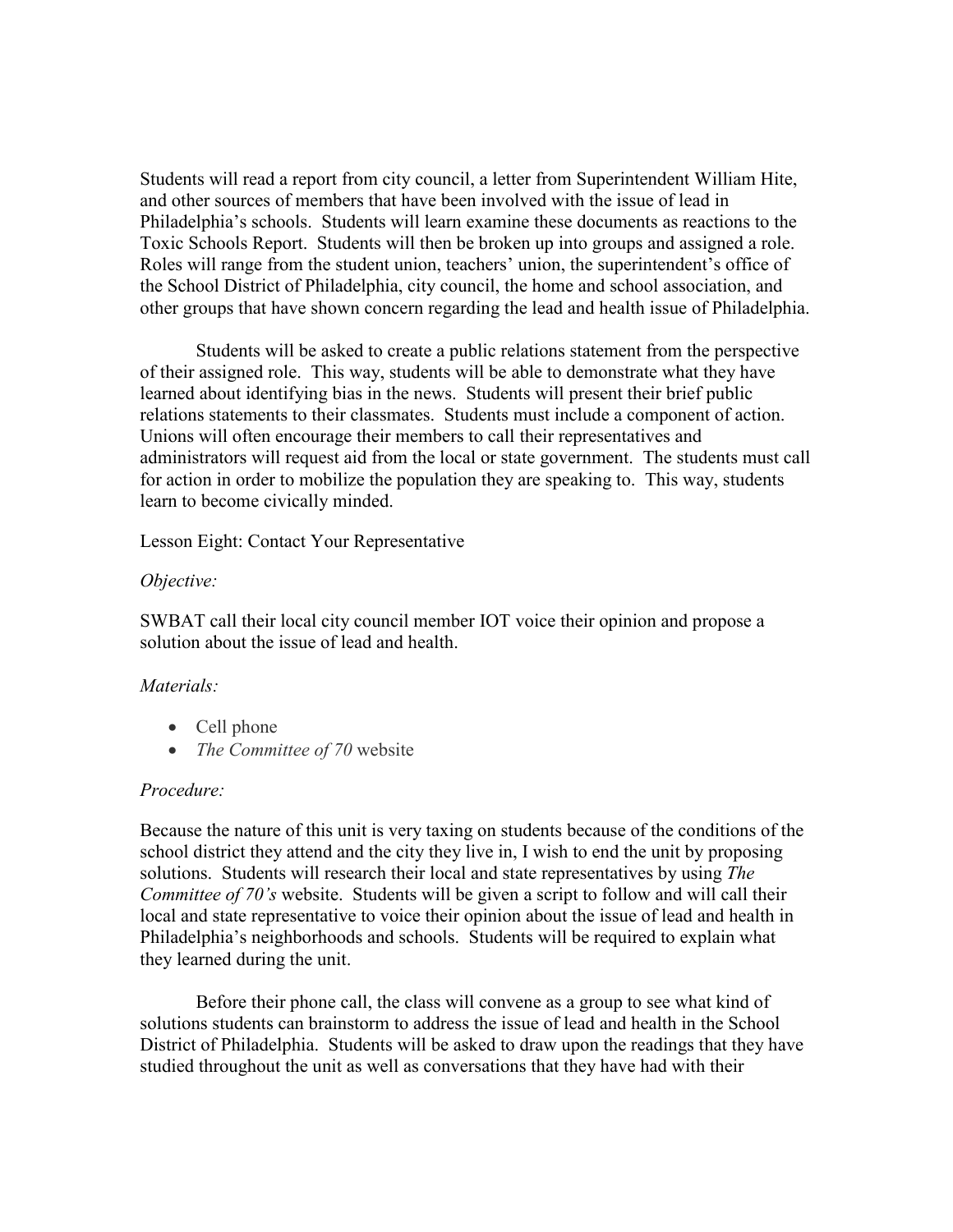classmates. Students can connect their solutions to their assigned perspectives in order to develop ideas for solutions. This may result in students creating solutions from the perspective of a nonprofit organization, the school district, the student union, or the state government.

#### **Resources**

City of Philadelphia. "Bill No. 100011-A." Ordinance, Philadelphia, 2011.

- Clinton, William. "Executive Order 12898." Executive order, Washington D.C., 1994.
- Gill, Kathy. "What is the Fourth Estate?." *ThoughtCo*. Last modified January 3, 2019. [https://www.thoughtco.com/what-is-the-fourth-estate-3368058.](https://www.thoughtco.com/what-is-the-fourth-estate-3368058)
- Hite, William R. "William Hite: The community must come together to fix our aging schools." *The Philadelphia Inquirer* (Philadelphia, PA), May 4, 2018.
- Howarth, MD, FACOEM, Marilyn V. "Verbal Comments to Philadelphia City Council for Lead in Schools Legislation Final - December 3, 2018." Letter, Philadelphia, December 3, 2018.
- Laker, Barbara; Ruderman, Wendy; Purcell, Dylan; and Griffin, Jessica. "Toxic City, Sick Schools: Danger: Learn at Your Own Risk." *Philadelphia Inquirer*  (Philadelphia, PA), May 3, 2018.
- "Media and Influence." *iCivics*. Last modified on February 20, 2019. https://www.icivics.org/curriculum/media-and-influence.
- Needleman, MD, Herbert. "Low Level Lead Exposure: History and Discovery." *Elsevier* 19, no. 4 (2009): 235-238.
- Sieyès, Emmanuel. "What Is the Third Estate?" *Translations and Reprints from the Original Sources of European History*, vol. 6, *French Philosophers of the Eighteenth Century* (Philadelphia: University of Pennsylvania Press, 1899), 32– 35. May 19, 2019. http://chnm.gmu.edu/revolution/exhibits/show/liberty- equality--fraternity/item/3146
- *The Fourth Estate*, directed Liz Garbus, aired May 27, 2018, on Showtime, https://www.sho.com/the-fourth-estate.

### **Appendix**